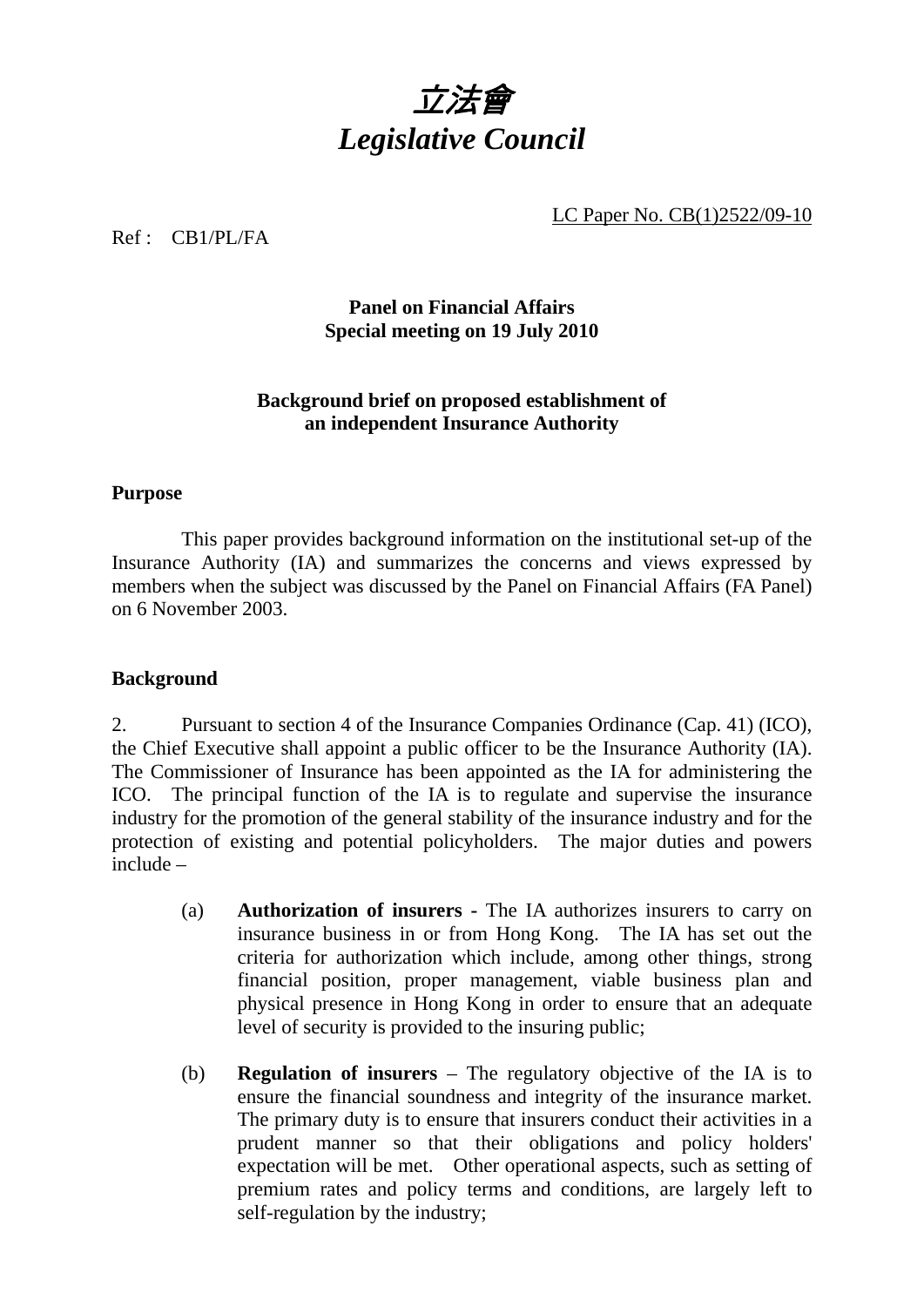- (c) **Regulation of insurance intermediaries** An insurance agent is required to be properly appointed by an insurer and registered with the Insurance Agents Registration Board (IARB) in accordance with the Code of Practice for the Administration of Insurance Agents issued by The Hong Kong Federation of Insurers. An insurance broker may seek authorization directly from the IA, or may apply to become a member of an approved body of insurance brokers. The IARB provides enquiry services to and handles complaints from the public relating to insurance agents, while an approved body of insurance brokers is charged with the responsibilities of ensuring that its members comply with the statutory requirements; and
- (d) **Liaison with the insurance industry** The IA works closely with representative bodies of the insurance industry in promoting self-regulation by the industry with the aim of enhancing the protection of policyholders.

3. The IA was assisted by the staff of the Office of the Commissioner of Insurance (OCI), which is a government department. In Hong Kong, the OCI is the only financial services regulatory agency still remaining within the government structure staffed by civil servants.

# **Review of the institutional set-up of the Insurance Authority in 2003**

4. In light of international regulatory trends and the development of the insurance industry, the Financial Secretary announced in the 2003-04 Budget Speech the proposal to turn the Office of the Commissioner of Insurance into an agency independent of the Government. The Administration conducted a stakeholder consultation on the proposal from late May to the end of July 2003, and briefed the FA Panel on the subject on 6 November 2003.

5. According to the Administration's paper for the Panel meeting, the major benefits of turning the IA into an independent regulator included –

- (a) bringing Hong Kong's insurance regulatory framework in line with that of the other financial services sectors, as well as the international practice;
- (b) an independent regulator would have greater flexibility in budgetary matters and manpower deployment, and thus would be more able to respond to market development quickly; and
- (c) the independence exercise would provide an opportunity to review any room for enhancement in the governance and accountability of the IA.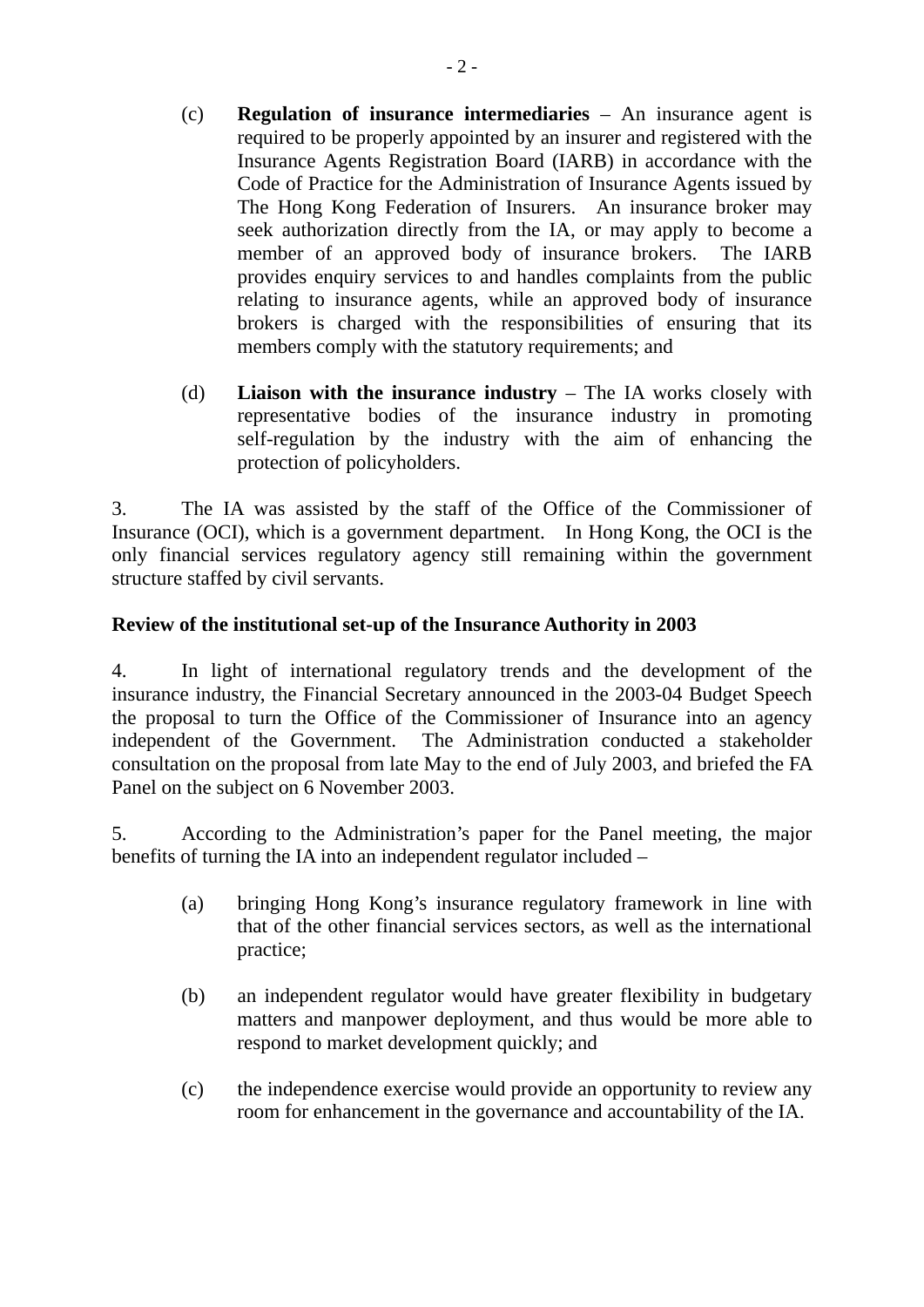Discussion by the Panel on Financial Affairs

6. As regards the views gathered during the stakeholder consultation, the Administration advised that while respondents who were not market participants generally supported the proposal, market participants were generally cautious about the powers and governance of the future IA as well as its funding and any cost implications for the insurance industry.

7. During the discussion of the FA Panel on 6 November 2003, while a few members indicated that they supported in principle the proposal for the IA to be independent from the Government, a number of other members expressed reservations about the proposal. Some members pointed out that the information provided by the Administration was inadequate for them to comprehend the practical difficulties encountered under the existing institutional arrangement, and the justifications for turning the IA into an independent regulator were unconvincing. Specifically, members expressed the following concerns and views –

- (a) With regard to international regulatory trends, the Administration had only cited in its paper that the insurance regulators in the United Kingdom (UK), Australia and Singapore were all independent of their governments. The Administration should also study the arrangements in other countries, such as Canada and European countries. Besides, as UK adopted an integrated-regulator model under which the Financial Services Authority was the single regulator of all financial services, including insurance, the Administration should study the UK model in more detail as reference.
- (b) The Administration should address the concerns of the insurance industry, which included the possible lack of independence of the future IA from political and governmental influence, possible expansion of the powers of the IA, and possible increase in the operating costs and licence fees for insurers and insurance intermediaries, after the IA became independent from the Government.
- (c) The business sector was mainly concerned about the impact of the independence of the IA on the level of insurance premiums, and whether the IA could perform more effectively after its independence.
- (d) After its independence, the IA should be subject to appropriate monitoring by the Legislative Council and the Administration, particularly in cost control matters.
- (e) It was not uncommon for the senior government official who was in charge of a legislative proposal for the establishment of a statutory authority to take up the post of the head of the authority after its establishment. The same might happen in the case of the IA.

8. The Administration responded that it had no intention to effect any other framework changes to insurance regulation or expand the IA's regulatory powers in